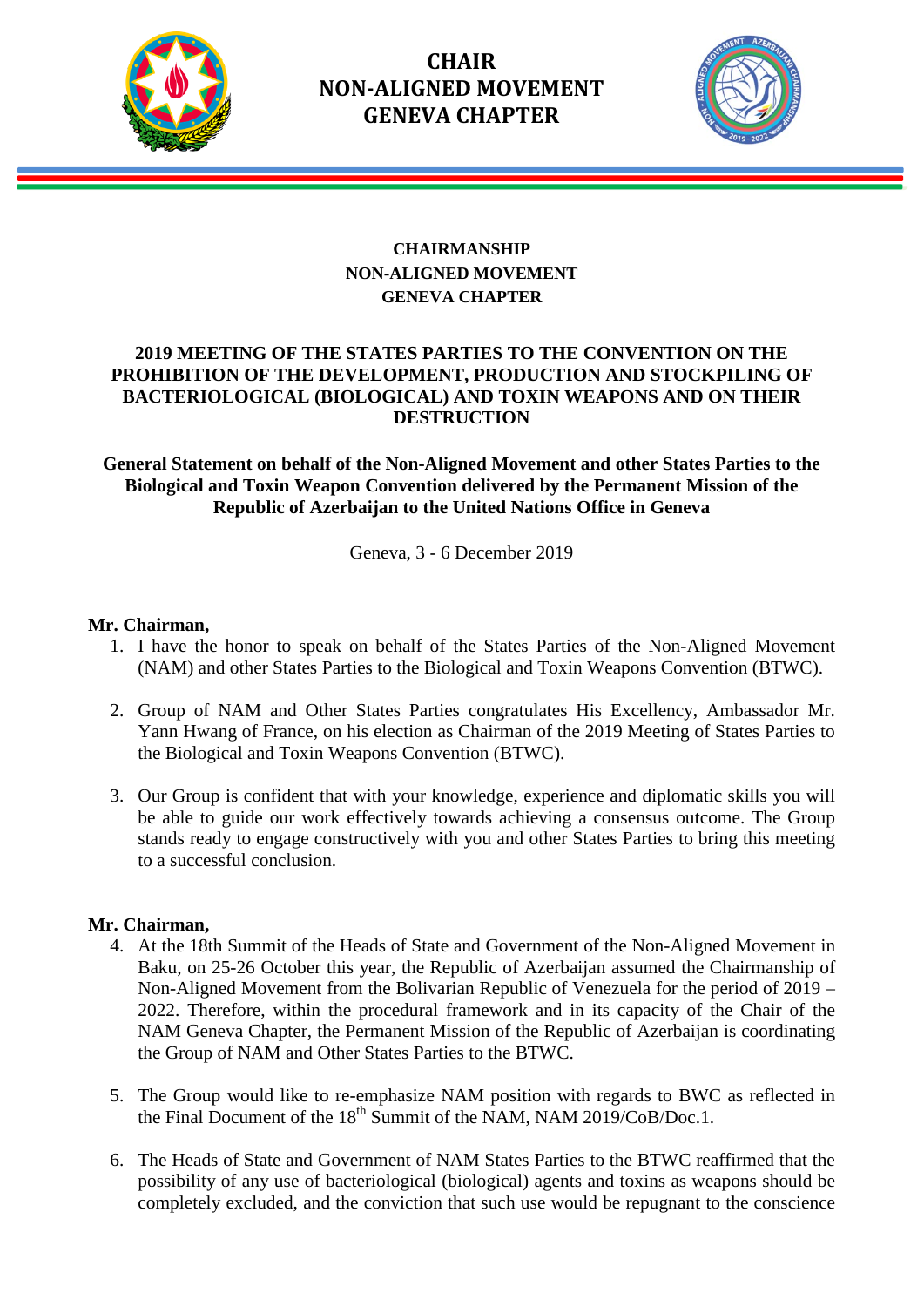of humankind. They recognized the particular importance of strengthening the Convention through the resumption of the multilateral negotiations for a legally binding Protocol dealing with all Articles of the Convention, in a balanced and comprehensive manner, including through verification measures bearing in mind that the lack of such verification regime poses a challenge to the effectiveness of the Convention, and urged the party rejecting negotiations to reconsider its policy.

- 7. The Heads of State and Government of NAM States Parties expressed satisfaction that currently 182 States are Parties to the Convention, and also stressed the importance of universal adherence to the Convention and, in this context, welcomed the recent accession of Angola, Cote d'Ivoire, Dominica, Guinea, Liberia, Nepal, State of Palestine, Vanuatu, Samoa, Central African Republic and Niue to the Convention.
- 8. They reiterated their call to promote international cooperation for peaceful purposes, including scientific-technical exchange. They underlined the importance to maintain close coordination among the NAM States Parties to the Convention and highlighted that the BTWC forms a whole and that, although it is possible to consider certain aspects separately, it is critical to deal with all of the issues interrelated to this Convention in a balanced and comprehensive manner.
- 9. The Heads of State or Government of NAM States Parties to the BTWC welcomed the active participation by NAM States Parties in the 8th BTWC Review Conference, held from 07-25 November 2016, and the BTWC Meeting of States Parties (MSP), held from 04-08 December 2017, the BTWC Meetings of Experts held from 07-16 August 2018, and the BTWC MSP held from 04-07 December 2018, in Switzerland, to advance their positions in this Convention. They welcomed the consensus outcome adopted at the 2017 MSP under the able Chairmanship of India.
- 10. They reaffirmed the importance of strengthening the full effective and balanced implementation of all articles of the Convention and, in this regard, reiterated their commitment to work in the inter-sessional period, in particular on Cooperation and Assistance, with a particular focus on strengthening cooperation and assistance under article X, review of developments in the field of S and T related to the Convention, strengthening national implementation, assistance, response and preparedness, and institutional strengthening of the Convention.
- 11. The Heads of State or Government of NAM States Parties to the BTWC also welcomed their key role in the adoption of the important decisions related to the implementation of Article X of the BTWC, especially by emphasizing the need for enhancing international cooperation, assistance and exchanges in toxins, biological agents equipment and technology for peaceful purposes, bearing in mind the Action Plan on the implementation of Article X submitted by the NAM States Parties at the Sixth Review Conference, and the additional NAM States Parties' proposal on an institutional mechanism for international cooperation and compliance with Article X presented more recently.
- 12. They further encouraged the BTWC States Parties to implement the Article X, as set forth in the Final Documents of the seventh and eighth BTWC Review Conferences. They reiterated the importance to strengthen the operationalization of cooperation database which was established by the Seventh Review Conference to ensure that specific, timely and concrete offers of cooperation under Article X are provided by States Parties in the database and to consider the ways to improve reporting on this issue, taking into account the current lack of effectiveness of the referred database and welcomed the VIII Review Conference decision regarding the maintenance of a Sponsorship Program, funded by voluntary contributions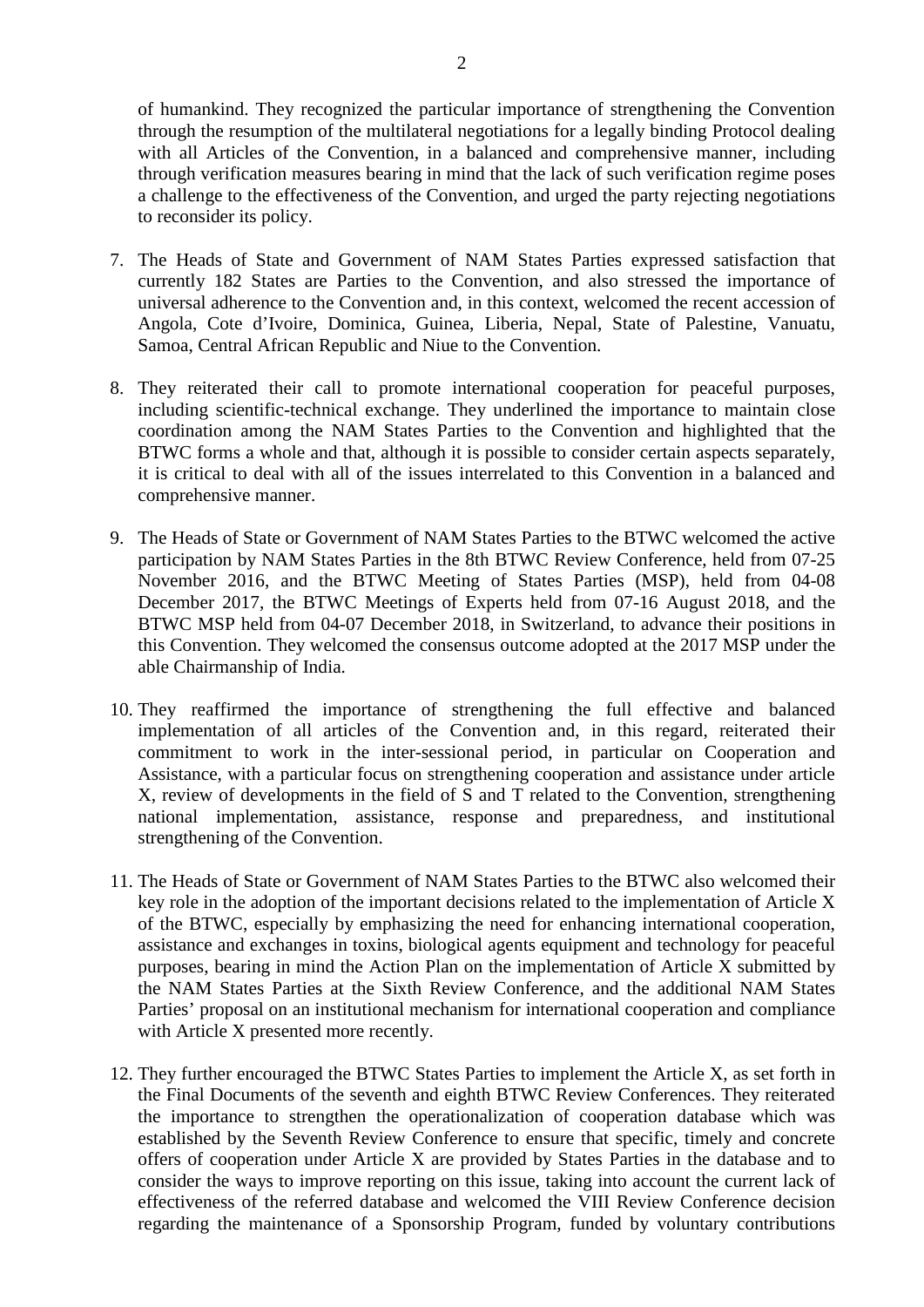from States Parties, in order to support and increase the participation of developing States Parties in the meetings of the inter-sessional program in the framework of the BTWC.

13. The Heads of State and Government of NAM States Parties to the BTWC emphasized the importance of the BTWC role in the international legal architecture related to WMD and in particular in the total prohibition on all biological and toxin weapons. They further emphasized the need for enhancing, without restrictions, international cooperation, assistance, and exchanges in toxic biological agents equipment and technology for peaceful purposes without any discrimination, in conformity with the Convention. They reaffirmed that the respective mandates of this Convention and other international organizations should be respected, while utilizing the experiences of the relevant multilateral organizations dealing with human and animal health on issues that are of direct relevance to the Convention, and that no actions should be taken to undermine the convention and/or interfere with its mandate.

#### **Mr. Chairman,**

- 14. These elements expressed by our leaders are of utmost importance for our Group and represent subjects or primary concern for our countries in BTWC.
- 15. The Group would like to reiterate its deep concern about the potential use and/or threat of use of biological agents and toxins as an instrument of war and terror. In this regard, the Group feels that there is a great necessity and urgency for the States Parties of the BTWC to work towards strengthening and improving the effectiveness and implementation of this Convention so that together we can fully address this concern.
- 16. NAM and other States Parties to the BTWC remains concerned at the continuous erosion of multilateralism in the field of disarmament, non-proliferation, and arms control. The Movement is determined to continue promoting multilateralism as the core principle of negotiations in these areas and as the only sustainable approach to address these issues, in accordance with the UN Charter.
- 17. NAM States Parties to BWC welcome the accession to the Convention of the United Republic of Tanzania as the 183<sup>rd</sup> State Party to the Convention. In this context, we emphasize the need for States that are not signatories to the Convention to display political will by joining the BWC. We call upon non-parties particularly those with advanced biotechnology to accede to the Convention without further delay and precondition.
- 18. We strongly believe that the universal adherence to and further strengthening of the Convention will make a significant contribution to advancing further in the field of disarmament on the basis of universal, multilateral, non-discriminatory and transparent negotiations with the goal of reaching general and complete disarmament under strict international control.

#### **Mr. Chairman,**

- 19. The NAM Group acknowledges the Report of the 2018 Meeting of States Parties. The Group was engaged and worked in a constructive and positive manner on the basis of its principled positions as reflected in the NAM Working Papers, in order to promote and build common ground on important issues.
- 20. The Group of NAM and Other States Parties to the BTWC highlights that the Inter-sessional Period (ISP) is important in the absence of detailed treaty provisions for implementation. We believe that the ISP should aim at achieving progress in the implementation of all articles of the Convention in a balanced, comprehensive and consensus based approach.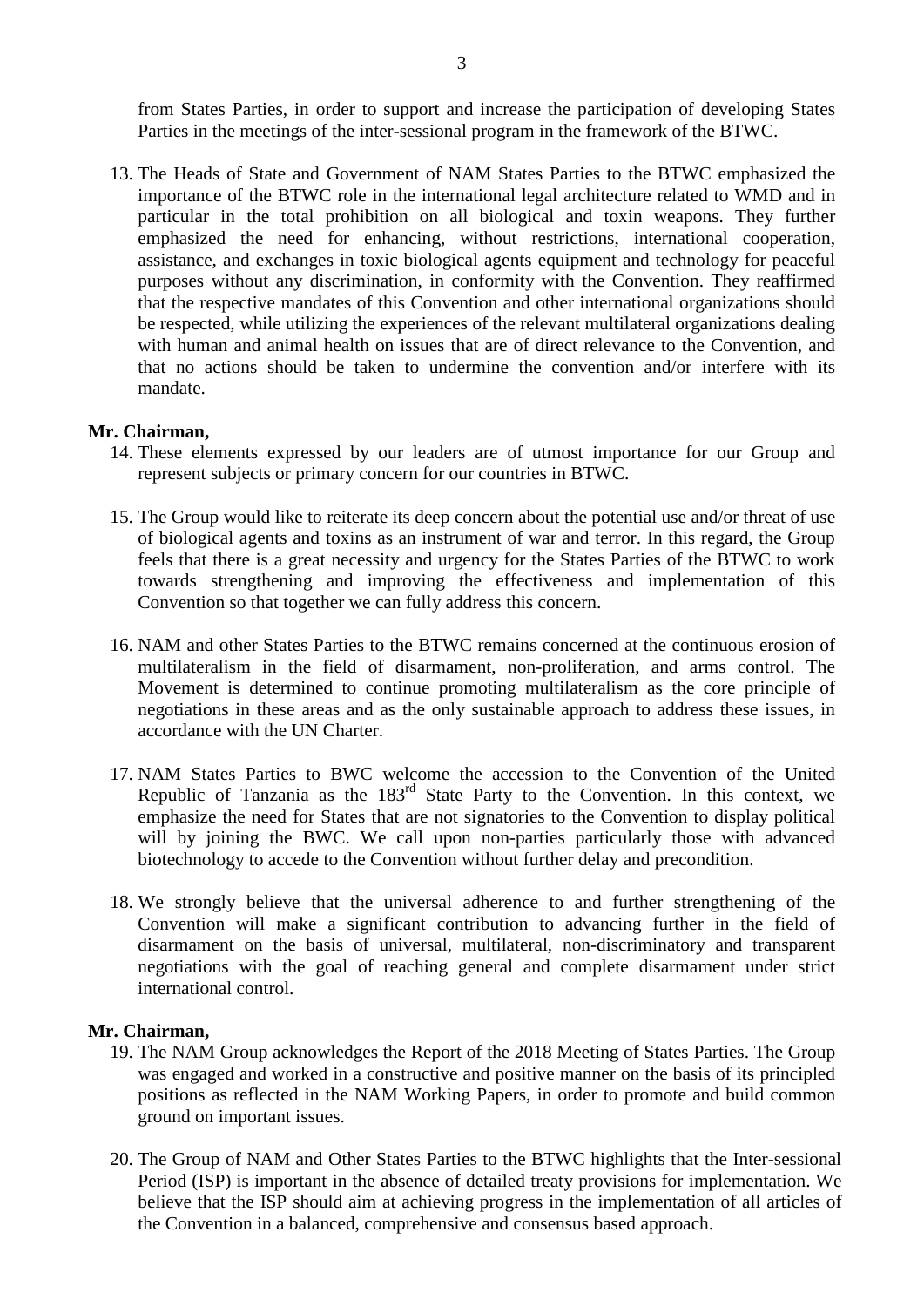- 21. NAM believes that all provisions of the Convention and the obligations under those provisions are equally important so that in the ISP process, this issue should be fully taken into account in dealing with all the topics under discussion.
- 22. The NAM Group participated actively in the five Meetings of Experts held in August 2018 and in August 2019, and made substantive contributions through statements and working papers. The Group wishes to recall the agreement reflected in the report of the 2017 MSP that, I quote, "Each Meeting of Experts will prepare for the consideration of the annual Meeting of States Parties a factual report reflecting its deliberations, including possible outcomes", end of quote, and, I quote the "Ninth Review Conference will consider the work and outcomes it receives from the Meetings of States Parties and the Meetings of Experts and decide by consensus on any inputs from the intersessional programme and on any further action." End of quote. The NAM Group takes note of the reports of the five Meetings of Experts held in 2018 and 2019 and expresses its appreciation for their respective Chairpersons.
- 23. The same report specified that the MSP will be, I quote, "responsible for managing the intersessional programme, including taking necessary measures with respect to budgetary and financial matters by consensus with a view to ensuring the proper implementation of the intersessional programme". End of quote. The MSP along with the mandate of the ISP is to discuss, and promote common understating and effective action on issues identified in the MSP in December 2017
- 24. NAM State Parties stress that agenda item that considered at the Expert Meetings held in August 2018 and August 2019, as agreed by the 2017 MSP, shall continue to be the basis for our deliberations-during the current intercessional program to held reach balance and comprehensive consensual outcome.
- 25. Pending a consensus on a comprehensive legally binding instrument on the balanced and nondiscriminatory implementation of all provisions of the Convention, the Group reaffirms that the Review Conference, as the forum to make substantive and procedural decisions, constitutes as the only authority for reviewing the operation of the Convention with a view to ensuring that the purposes of the Preamble and provisions of the Convention are being realized.
- 26. The Group of NAM and Other States Parties to the BTWC attaches great importance to the issue of international cooperation as the first priority of the Group. We continue to believe that there is need for an effective mechanism to ensure the full, effective and nondiscriminatory implementation of Article X. In this regard, the Group submitted at the Eighth Review Conference a Working Paper on compliance mechanism for the full, effective and non-discriminatory implementation of Article X. contained in document non-discriminatory implementation of Article X, contained in document BWC/MSP.2019/MX.1/WP.3.
- 27. The enhancement of international cooperation for the use of biological agents for peaceful purposes is an essential part of compliance with the Convention and is crucial for the realization of the purpose and objective of the Convention.
- 28. There should be no hindrance to peaceful activities, such as vaccine development, which are important for developing countries for meeting their public health needs. There is need for equitable benefits from international cooperation in this area, keeping in mind the need for ensuring appropriate and affordable support for developing countries. We also are of the view that the developing countries need to meet their needs for cost-effective, affordable and quality assured medicines and vaccines including through which may include the consideration of provisions such as compulsory licensing or price controls amongst others.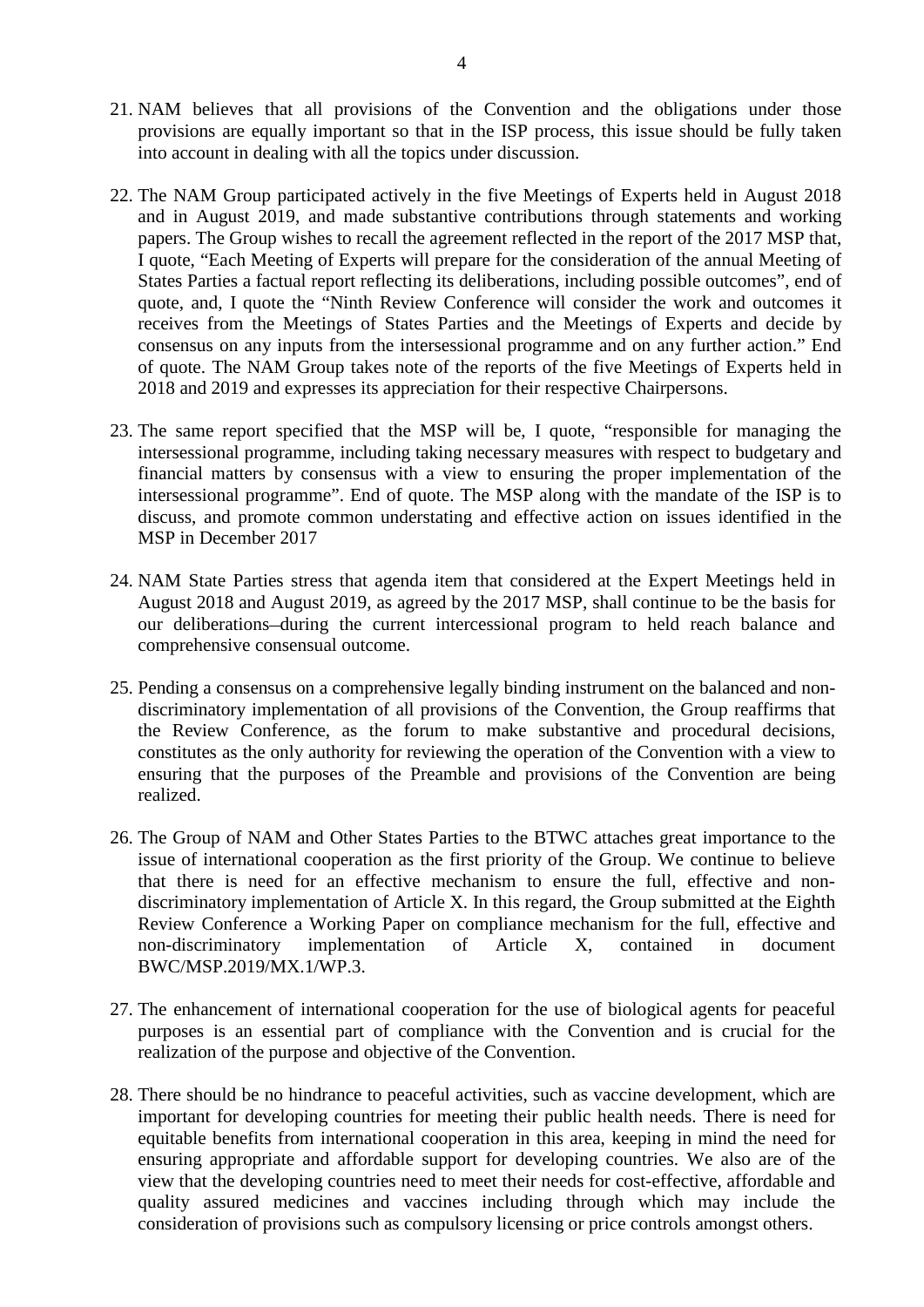29. Any measures identified within the framework of the Convention to mitigate biological risks should be implemented in a manner to ensure that legitimate peaceful activities including international cooperation would not be hampered.

#### **Mr. Chairman,**

- 30. While the Group recalls its position on proposals related to compliance assessments, it reiterates that such proposals should not distract the attention of States Parties away from strengthening the Convention in all its aspects including the need for a verification mechanism. Effective international action against biological threats needs to be universal, legally binding, and non-discriminatory. In addition, this cannot be achieved without strengthening national capacity.
- 31. We also believe that the need to prevent harmful activities should never hamper scientific evolution for peaceful purposes and life-saving achievements like vaccine development. Developing countries, in particular, could benefit from advances in technologies that make vaccine production simpler, faster, cheaper and more efficient. Imposing and/or maintaining unjustified restrictions contrary to the obligations under the Convention on the development of dual-use technology, materials and equipment needed to promote capacity building in the fields of sanitary control, detection, diagnosis and control of infectious diseases, including the production of some vaccines and other biological materials, should be considered a violation of Article X.
- 32. NAM notes that there have been recent advances demonstrating the increasing sophistication of synthetic biology, together with other enabling technologies, which have benefits, together with the potential for uses contrary to the provisions of the Convention. All states must conduct such activities in a transparent manner, in order to build the confidence of other States Parties.
- 33. These recent developments once again highlight the need to conclude a legally binding instrument to strengthen the Convention in all its aspects. In the past, useful work has been done in this regard under the BWC in the Ad hoc Group and NAM continues to attach high importance to preserving and resuming that work at the earliest time.
- 34. NAM stresses that the national implementation under Article IV of the Convention requires commitments towards the implementation of all provisions of the Convention. In this regard, NAM is of the firm view that the full, effective and non-discriminatory implementation of Article X is of high importance.
- 35. It is imperative that any export control measures adopted by States Parties at a national level should be in full conformity with Convention obligations and create an environment conducive to the full, effective and non-discriminatory implementation of all Convention provisions, and should not in any way adversely affect the rights and obligations of States Parties under the Convention. Non-proliferation efforts through maintaining export controls are best addressed through multilaterally, non-discriminatory negotiated guidelines to preserve the integrity and the delicate balance that exists in the Convention.
- 36. It is crucial to note that the Convention has established a system with equal rights and obligations based on the principle of equal treatment of all States Parties. Therefore, national implementation measures should not create undue restrictions among States Parties which would hinder the full, effective and non-discriminatory implementation of Article X.
- 37. NAM reaffirms that providing and/or supporting timely assistance in accordance with Article VII is a legal obligation of States Parties. While noting that States Parties' national preparedness contributes to international capabilities for response, investigation and